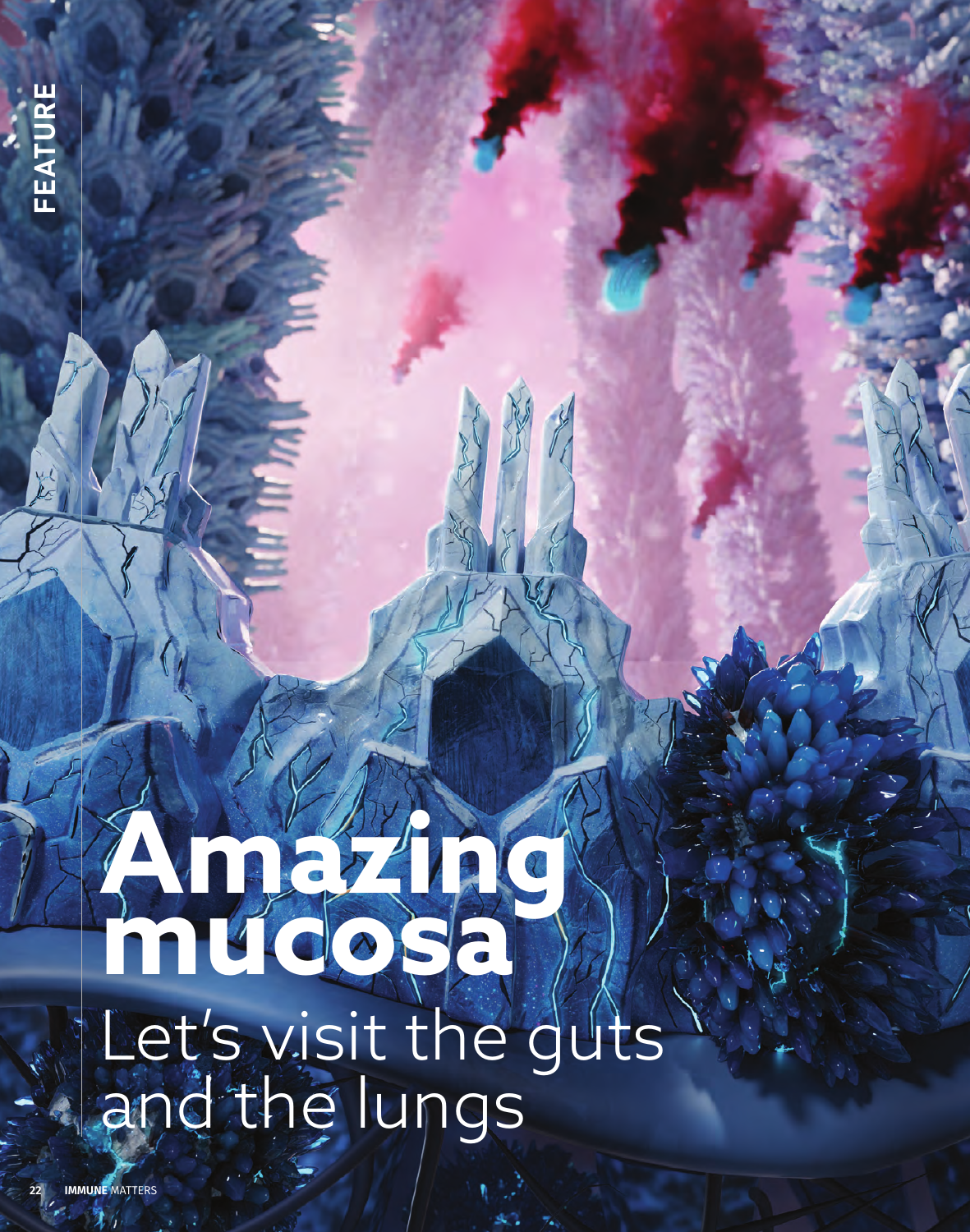### Mucosal surfaces get their name from their flagship product: **mucus.**

These membranes line the airways, lungs, reproductive, and gastrointestinal tracts—the parts of the body that come into direct contact with the outside world.

"Along with the skin, a non-mucosal surface, these barriers are a critical deterrent to infection and inflammation," says La Jolla Institute of Immunology (LJI) Professor and Chief Scientific Officer Mitchell Kronenberg, Ph.D.

Other organs just don't have as much contact with visitors. Yet mucosal surfaces come in contact with dirt, smoke, microflora, spaghetti, cheesecake, and broccoli. With these visitors come countless potential pathogens.

So a team of cells, called the mucosal immune system, has to be on standby on these surfaces where your innards meet the world. Mucus helps flush away some invaders, but it's just one part of the elaborate defenses of the mucosa.

"The whole mucosal immune system is so fascinating," says LJI Professor Hilde Cheroutre, Ph.D. "It has to operate in an environment of extremes."

#### **Guts and glory**

For each of these organs, a very thin layer of special epithelial cells separates your insides from outside threats (on the skin, cells called keratinocytes play the role of epithelial cells. Instead of mucus, an oil called sebum adds to the skin's protective power).

"In the intestines, this wall is just one cell thick," says Dr. Cheroutre. "Can you imagine?"

Dr. Cheroutre's lab has shed light on how the epithelial layer in the small intestine "talks" to nearby T cells. These are resident, rather than circulating, T cells trained to know, very generally, that something is wrong with a cell.

For example, an epithelial cell can't tell the difference between a blueberry and *Salmonella*. Both contain "foreign" proteins and other molecules, so epithelial cells rely on these resident T cells to tell the difference. Epithelial cells do this by analyzing the invader and then "presenting" a peptide that resembles the invader—somewhat like a mugshot.

The T cells see these peptides and determine either that an unfamiliar molecule is safe or RED ALERT. After all, *Salmonella* bacteria trigger certain molecules associated with cellular invasion. A blueberry does not. An effector T cell then swoops in to immediately kill an infected epithelial cell.

This kind of speed is unheard of in organs like the heart or liver. With an infection in these organs, the adaptive immune system will detect a pathogen only when an alert reaches the lymph nodes. The

 $\bm{\langle} \bm{\langle} \ \ \ \text{In this illustration, artist Brad Krajina, Ph.D., imagines epithelial cells as fortrees.}$ protecting the body from missile-like pathogens. Spiky blue T cells are poised ready to stop any infection from spreading.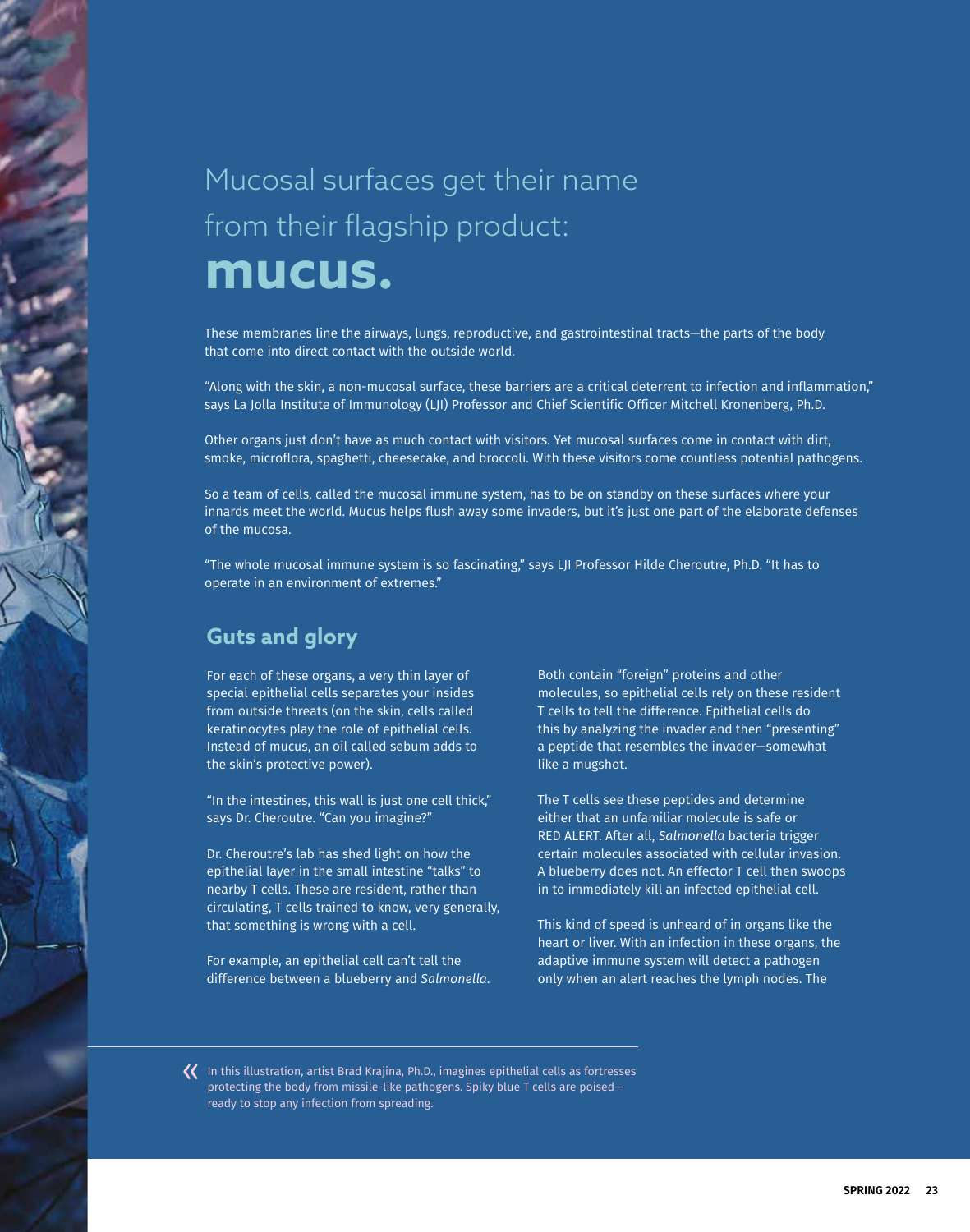

 $\sum$  In this image, we can see how the thin epithelial layer weaves up and down to maximize the surface area in the bowel.

immune system will then spend several days perfecting an immune response, where T cells and B cells learn to attack that specific pathogen, and only that pathogen.

The gut doesn't have time to wait for more specialized immune cells to travel down from the lymph nodes whenever it senses something weird. It needs to act immediately to tell blueberry from *Salmonella.* This speed saves lives.

Mucosal surfaces also get help from special antibodies and innate lymphoid cells. These fighters are not specialized either. Instead, like a Chihuahua hearing a doorbell, these cells get jumpy around anything unfamiliar and can quickly respond to a pathogen.

Yet the mucosal immune system must also tread lightly. While an inflammatory response in another organ, like the spleen, might result in a lot of dead tissue cells (what Dr. Cheroutre calls "collateral damage"), the body usually recovers.

The body can't mount a massive inflammatory response in the fragile epithelium of the

gut and risk friendly fire. Too many dead epithelial cells leads to a break in the barrier, leaky gut, nutrient deficiencies, inflammation, and severe infections.

#### **When things go wrong**

Diseases such as ulcerative colitis and inflammatory bowel disease strike when immune cells mistakenly see the intestine cells as a threat—or when these intestinal cells respond inappropriately to a harmless molecule.

"Immune cells might also respond to the contents of the intestines, for example the microbiota," says Dr. Kronenberg.

Dr. Kronenberg wants to help the gut get better. He says it's likely immune cells begin attacking the gut when they mix up the signals between pathogens, food peptides, and beneficial microbes (the gut bacteria that keep us healthy).

"The relationship between the body and the microbiome is mediated in part by

"These barriers are a critical deterrent to infection and inflammation."

Mitchell Kronenberg, Ph.D., LJI Professor